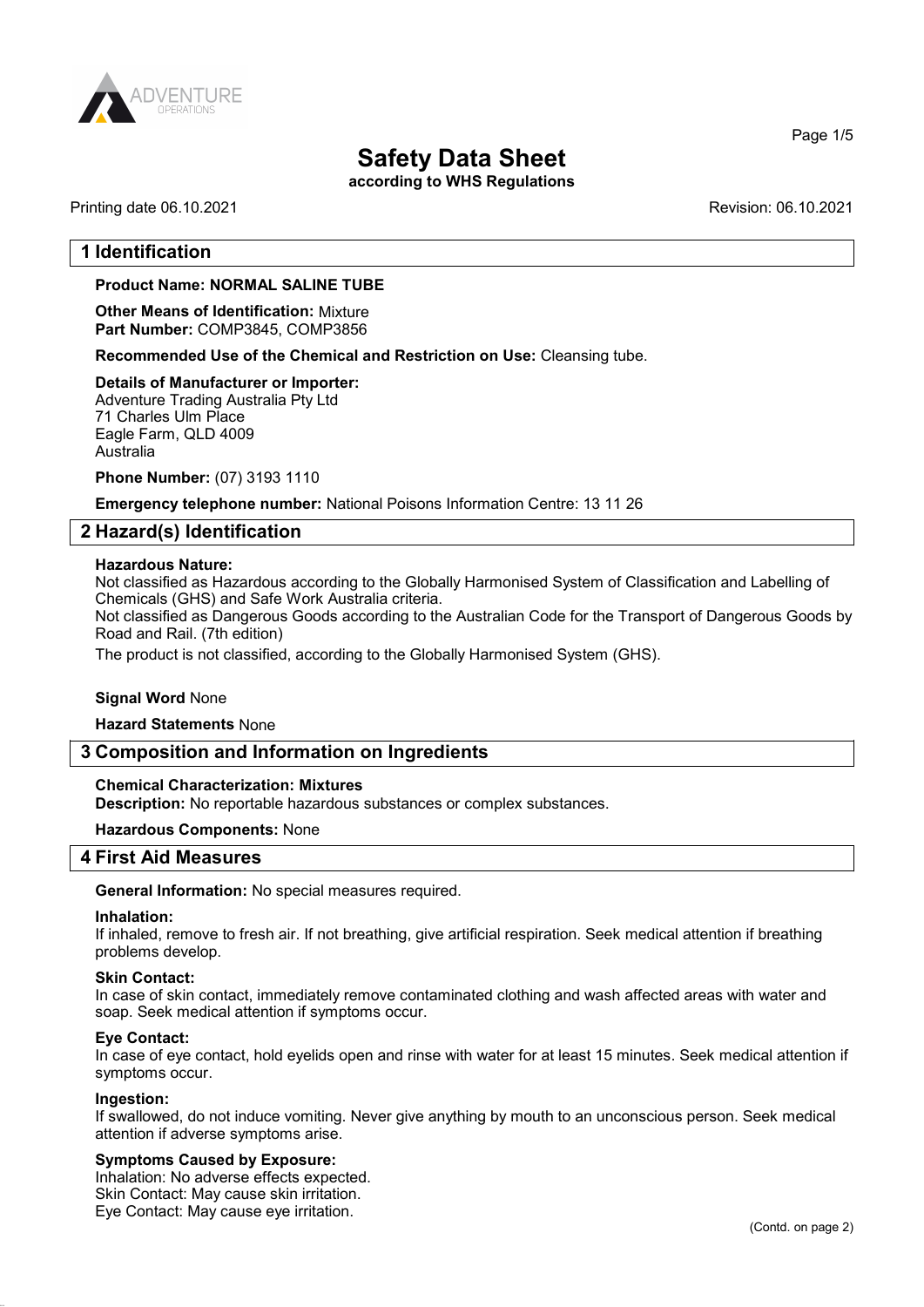according to WHS Regulations

Printing date 06.10.2021 Revision: 06.10.2021

## Product Name: NORMAL SALINE TUBE

Ingestion: No adverse effects expected.

# 5 Fire Fighting Measures

Suitable Extinguishing Media: Water fog, foam, dry chemical or carbon dioxide.

#### Specific Hazards Arising from the Chemical:

May decompose and release irritating fumes.

Product is not flammable.

Containers close to fire should be removed if safe to do so. Use water spray to cool fire exposed containers. Minimise run-off from fire fighting measures entering drains and water courses.

#### Special Protective Equipment and Precautions for Fire Fighters:

When fighting a major fire wear self-contained breathing apparatus and protective equipment.

## 6 Accidental Release Measures

#### Personal Precautions, Protective Equipment and Emergency Procedures:

Wear suitable respiratory protection and protective clothing. Evacuate all non-essential personnel from affected area. Avoid contact with skin. Do not breathe vapours. Ensure adequate ventilation.

#### Environmental Precautions:

In the event of a major spill, prevent spillage from entering drains or water courses.

#### Methods and Materials for Containment and Cleaning Up:

Stop leak if safe to do so and absorb spill with sand, earth, vermiculite or some other absorbent material. Collect the spilled material and place into a suitable container for disposal.

## 7 Handling and Storage

#### Precautions for Safe Handling:

Use of safe work practices are recommended to avoid eye or skin contact and inhalation of vapours. Food, beverages and tobacco products should not be stored or consumed where this material is in use. Always wash hands before smoking, eating, drinking or using the toilet. Wash contaminated clothing and other protective equipment before storage or re-use.

#### Conditions for Safe Storage:

Store in a cool, dry and well ventilated area. Keep container tightly closed when not in use. Protect from extreme temperatures and direct sunlight. Protect containers from physical damage.

## 8 Exposure Controls and Personal Protection

#### Exposure Standards:

The product does not contain any relevant quantities of materials with critical values that have to be monitored at the workplace.

Engineering Controls: Natural ventilation should be adequate under normal use conditions.

Respiratory Protection: Respiratory protection is not required under normal use conditions.

**Skin Protection:** Skin protection is not required under normal use conditions.

Eye and Face Protection: Eye protection is not required under normal use conditions.

## 9 Physical and Chemical Properties

Appearance: Colour: Colourless Odour: Odourless

**Form:** Translucent tube (pod) containing liquid **Odour Threshold:** No information available

(Contd. of page 1)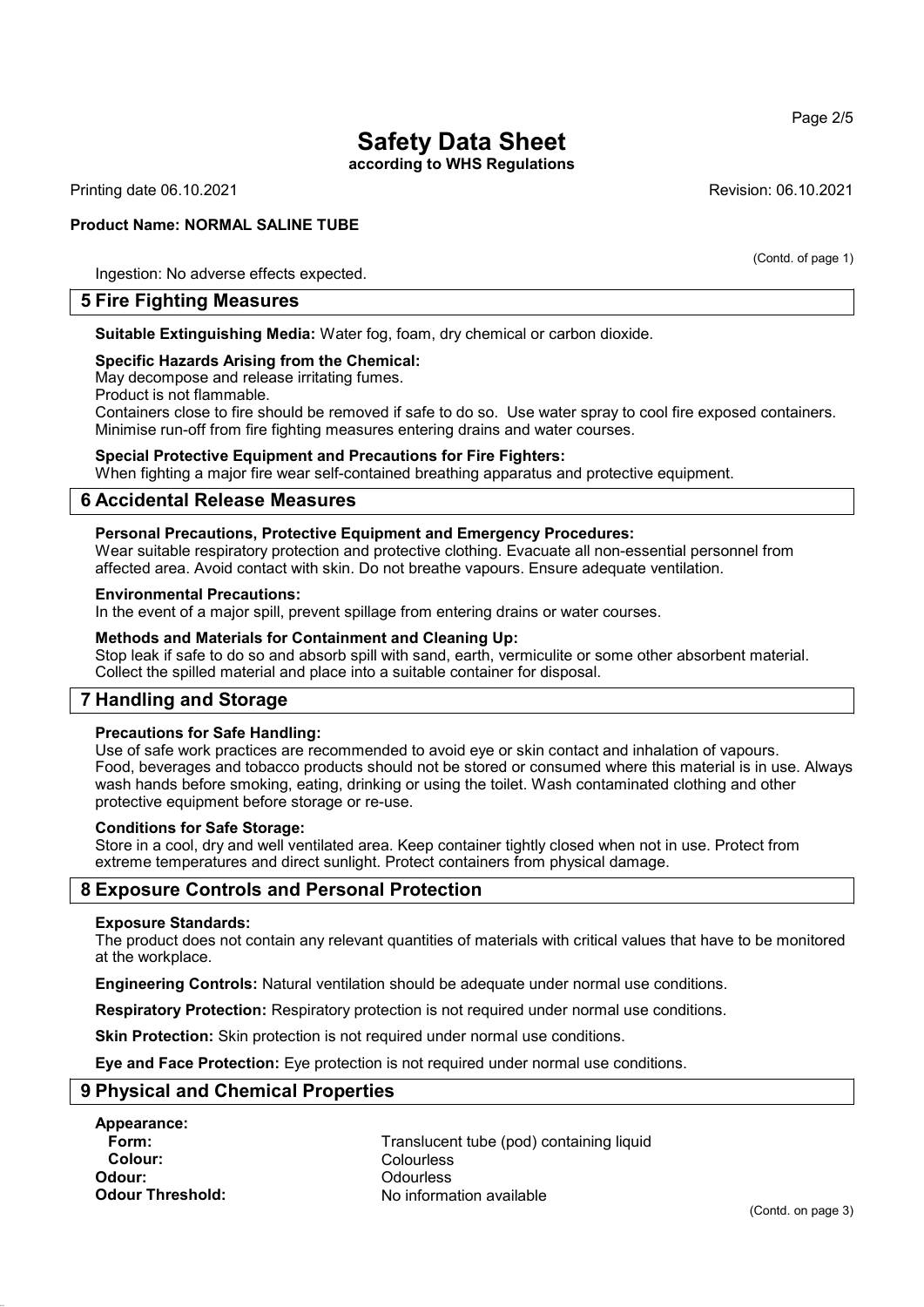according to WHS Regulations

Printing date 06.10.2021 Revision: 06.10.2021

### Product Name: NORMAL SALINE TUBE

(Contd. of page 2) pH-Value: 7.0 Melting point/freezing point: No information available Initial Boiling Point/Boiling Range: 100 °C Flash Point: 400 - 500 °C **Flammability:** Not flammable Ignition Temperature 340 - 400 °C Auto-ignition Temperature: No information available **Decomposition Temperature:** No information available Explosion Limits: **Lower:** No information available Upper: Upper: No information available Vapour Pressure:<br>
Density: No information available<br>
No information available No information available Relative Density: 0.91 - 0.94 Vapour Density: No information available Evaporation Rate: Transpirable. Solubility in Water: Completely miscible Partition Coefficient (n-octanol/water): No information available Viscosity: Viscosity: No information available

# 10 Stability and Reactivity

Possibility of Hazardous Reactions: Hazardous polymerisation will not occur.

Chemical Stability: Stable at ambient temperature and under normal conditions of storage and use.

Conditions to Avoid: Extreme temperatures and direct sunlight.

Incompatible Materials: No further relevant information available.

Hazardous Decomposition Products: Irritating fumes.

## 11 Toxicological Information

## Toxicity:

# LD50/LC50 Values Relevant for Classification:

| CAS: 7647-14-5 Sodium chloride |      |                                          |  |
|--------------------------------|------|------------------------------------------|--|
| Oral                           | LD50 | 3550 mg/kg (rat)                         |  |
| Dermal                         | LD50 | 10000 mg/kg (rabbit)                     |  |
|                                |      | Inhalation $ LC50/1 h 42000 mg/m3$ (rat) |  |

#### Acute Health Effects

Inhalation: No adverse health effects expected.

Skin: May cause skin irritation.

Eye: May cause eye irritation.

Ingestion: No adverse health effects expected.

Skin Corrosion / Irritation: Based on classification principles, the classification criteria are not met.

Serious Eye Damage / Irritation: Based on classification principles, the classification criteria are not met.

Respiratory or Skin Sensitisation: Based on classification principles, the classification criteria are not met.

Germ Cell Mutagenicity: Based on classification principles, the classification criteria are not met.

Carcinogenicity: This product does NOT contain any IARC listed chemicals.

(Contd. on page 4)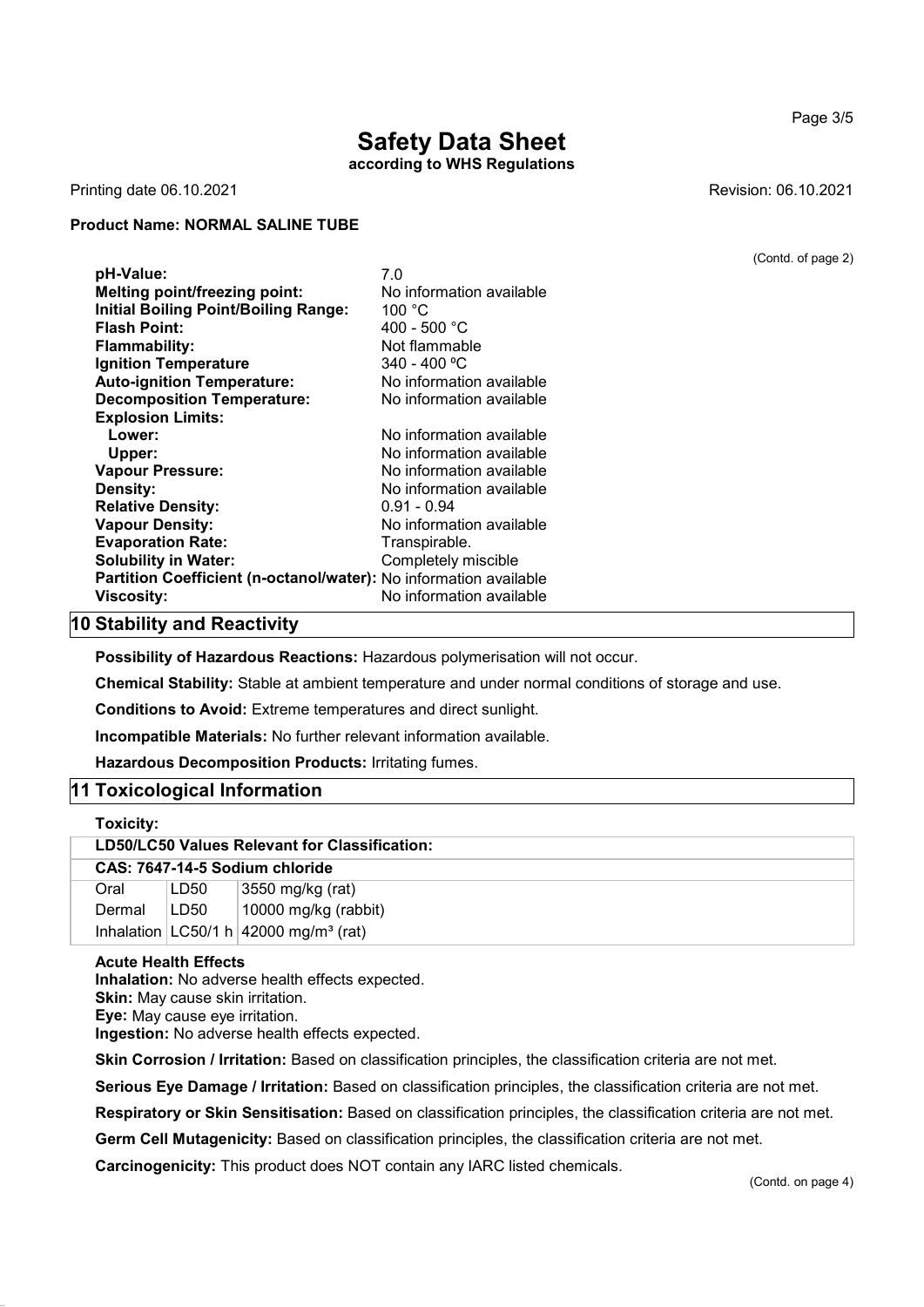Page 4/5

# Safety Data Sheet

according to WHS Regulations

Printing date 06.10.2021 Revision: 06.10.2021

## Product Name: NORMAL SALINE TUBE

(Contd. of page 3)

Reproductive Toxicity: Based on classification principles, the classification criteria are not met.

Specific Target Organ Toxicity (STOT) - Single Exposure: Based on classification principles, the classification criteria are not met.

Specific Target Organ Toxicity (STOT) - Repeated Exposure: Based on classification principles, the classification criteria are not met.

Aspiration Hazard: Based on classification principles, the classification criteria are not met.

Chronic Health Effects: No information available

Existing Conditions Aggravated by Exposure: No information available

## 12 Ecological Information

## Ecotoxicity:

## Aquatic toxicity:

CAS: 7647-14-5 Sodium chloride

LC50/48 h 1661 mg/L (daphnia)

LC50/96 h  $5840$  mg/L (bluegill)

Persistence and Degradability: No data available on finished product.

Bioaccumulative Potential: No data available on finished product.

Mobility in Soil: No data available on finished product.

Other adverse effects: No further relevant information available.

## 13 Disposal Considerations

Disposal Methods and Containers: Dispose according to applicable local and state government regulations.

Special Precautions for Landfill or Incineration:

Please consult your state Land Waste Management Authority for more information.

# 14 Transport Information

UN Number Not regulated

Proper Shipping Name Not regulated

Dangerous Goods Class Not regulated

Packing Group: Not regulated

## 15 Regulatory Information

Australian Inventory of Industrial Chemicals:

All ingredients are listed.

Standard for the Uniform Scheduling of Medicines and Poisons (SUSMP) - Poison Schedule: Not a scheduled poison.

## 16 Other Information

Date of Preparation or Last Revision: 05.10.2021

**Prepared by: MSDS.COM.AU Pty Ltd Wave Communist Communist Communist Communist Prepared My Communist Prepared My Communist Prepared My Communist Prepared My Communist Prepared My Communist Prepared My Communist Prepared My** 

(Contd. on page 5)